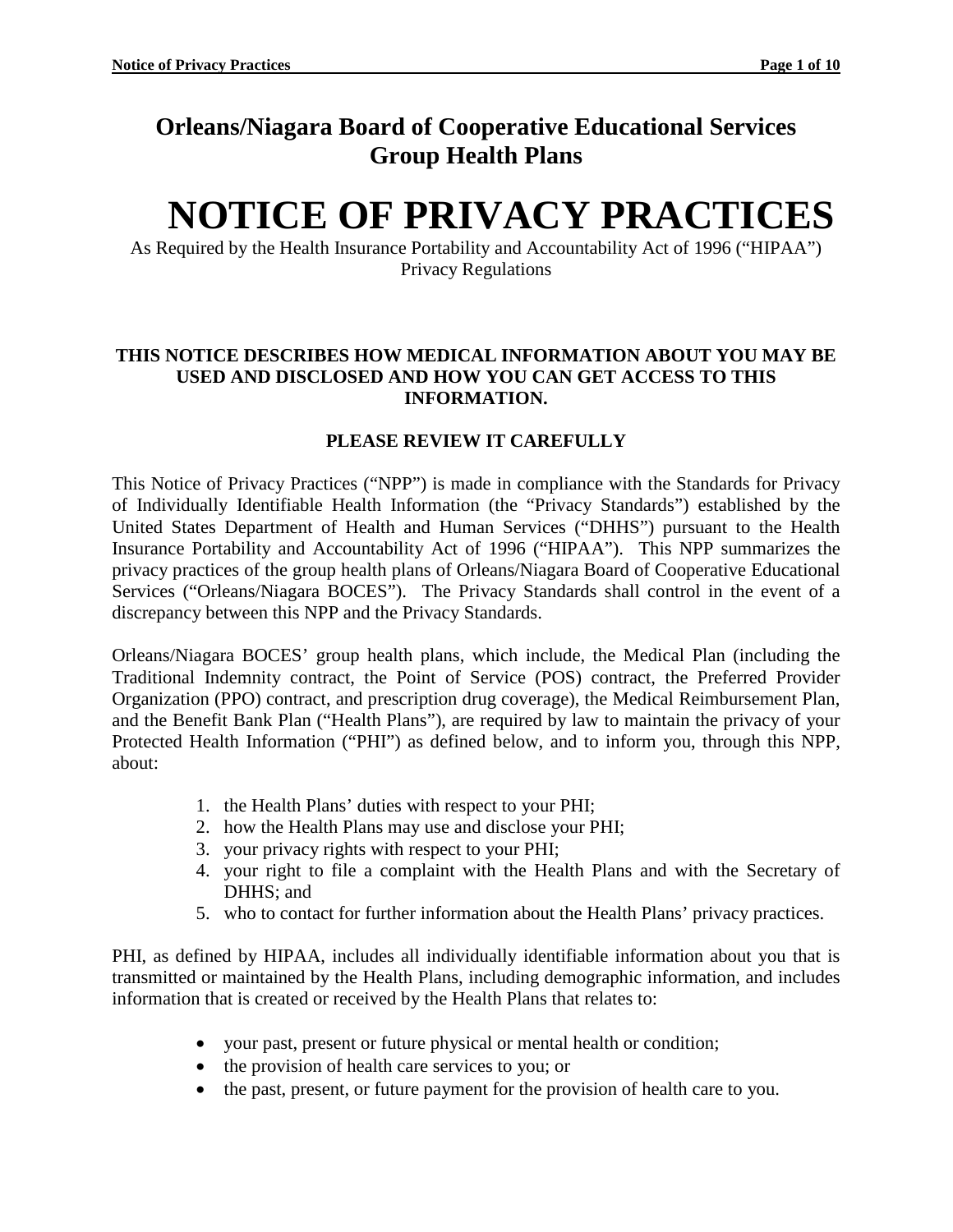PHI does not include enrollment or disenrollment information for the Plans. Health Plans may disclose information on whether an individual is participating in the Plan(s), and whether an individual is enrolled in or has discontinued enrollment in the Plan(s).

The Health Plans are required to abide by the terms of the NPP that is currently in effect for the Health Plans. The Health Plans reserve the right to revise or amend the terms of this NPP. Any revision or amendment will be effective for all records that the Health Plans have created or maintained in the past, and for any of your records that we may create or maintain in the future. You will be informed of any material changes made to our NPP. In addition, the Health Plans will post, at all times, a copy of its most current NPP in the Labor Relations Department of Orleans/Niagara BOCES. You may also obtain a copy of our most current NPP at any time by asking for a copy at the time of your next visit to the Labor Relations Department, or by calling the Labor Relations Department at (800) 836-7510.

If you have any questions about this NPP or would like further information about HIPAA, please contact the Labor Relations Department at (800) 836-7510.

### **HOW THE HEALTH PLANS MAY USE AND DISCLOSE YOUR PHI**

HIPAA permits the Health Plans, its business associates, and their agents/subcontractors, if any, to use and/or disclose your PHI, without prior authorization, for the purposes of treatment, payment, and other health care operations of the Health Plans, which are described below. The Health Plans will disclose your PHI to its business associates only if it has received satisfactory assurances that the business associates will appropriately safeguard your PHI. HIPAA also permits the Health Plans to use and disclose your PHI, without prior authorization, for other specific purposes that are also described below. For each category, we have provided a description and some examples of the permitted uses and/or disclosures. The following examples are illustrative and are not meant to be a complete description of the permitted uses and disclosures of the Health Plans.

- **Treatment.** The Health Plans may use and/or disclose your PHI to health care providers who are involved in your care and treatment. The Health Plans may use or disclose PHI about you to physicians, nurses, paraprofessionals, technicians, or other health care providers who are involved in your care and treatment. For example, we may disclose your PHI to a physician or a pharmacy to assist in the management of your health care.
- **Payment.** The Health Plans may use and/or disclose your PHI to fulfill its obligation for coverage and the provision of health benefits under the Health Plans. For example, the Health Plans may use or disclose PHI to obtain or provide reimbursement for the provision of health care. Payment includes, but is not limited to, actions relating to eligibility or coverage determinations, billing, claims management, collection activities, reviews for medical necessity determinations and appropriateness of care, utilization review and preauthorizations.
- **Health Care Operations.** The Health Plans may use and/or disclose PHI in order to conduct health care operations. Health care operations include but are not limited to quality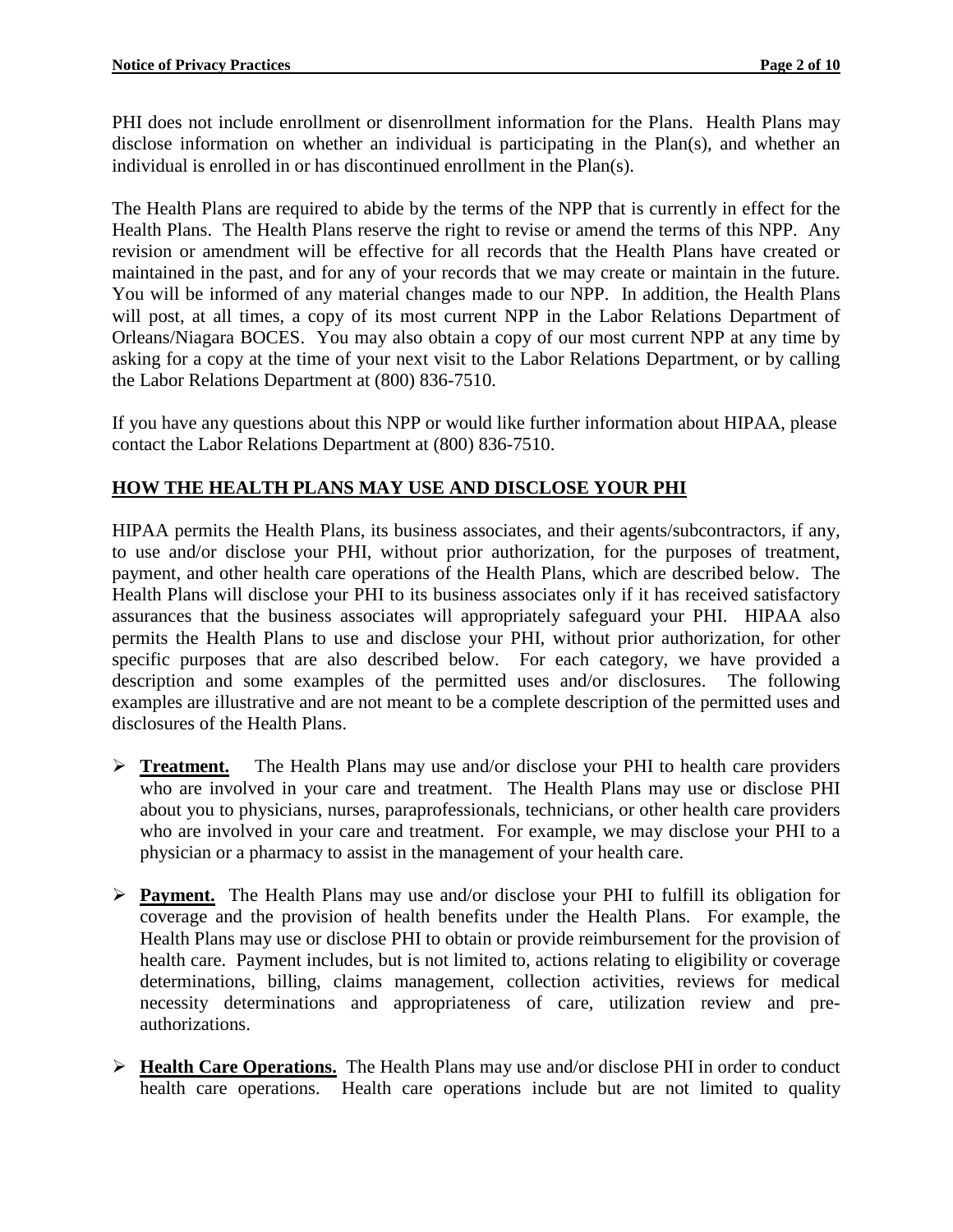assessment and improvement, reviewing competence or qualifications of health care professionals, underwriting, premium rating and other insurance activities relating to or creating or renewing insurance contracts. It also includes disease management, case management, conducting or arranging for medical review, legal services, auditing functions including but not limited to fraud and abuse compliance programs, business planning and development, business management, and general administrative duties. However, the Health Plans will not use or disclose PHI that is genetic information for underwriting purposes.

- **Plan Administration Functions.** The Health Plans may disclose PHI to the Plan Sponsor for the purpose of plan administration functions only, provided the Plan Sponsor certifies in writing that it has amended the Health Plans in accordance with HIPAA. Plan administration functions may include: Claims processing, appeal, or payment; quality assurance, auditing, and monitoring; and assisting enrollees with claims.
- **Follow up Telephone Calls/Emails.** The Health Plans may call you to follow up on care or treatment you received by a health care provider, or to ask questions relating to treatment, payment, or other health care operations of the Health Plans.
- **Treatment Alternatives or Other Health-Related Benefits and Services.** The Health Plans may use and/or disclose PHI to tell you or your health care providers about or recommend possible treatment alternatives or health-related benefits or services that may be of interest to you or your health care provider.
- **Individuals Involved in Your Care or Payment for Your Care.** HIPAA permits the Health Plans to disclose PHI to a family member, other relative, a close personal friend, or any other person identified by you if:
	- you are present for, or otherwise available prior to the disclosure and we have either obtained your agreement to the disclosure, provided you the opportunity to object to the disclosure, or the Health Plans have reasonably inferred from the circumstances that you do not object to the disclosure; or
	- due to your incapacity or an emergency circumstance the Health Plans have determined that a disclosure is in your best interest – in such circumstances, the Health Plans will only disclose PHI that is directly relevant to the person's involvement with your health care.
- **Emergencies.** The Health Plans may use and/or disclose PHI to provide you with emergency treatment in emergency situations.
- **As Required By Law.** The Health Plans may use and/or disclose your PHI if we are required to do so under any federal, state or local law.
- **Public Health Risks.** The Health Plans may use and/or disclose your PHI to authorized public health officials (or a foreign government agency collaborating with such officials) so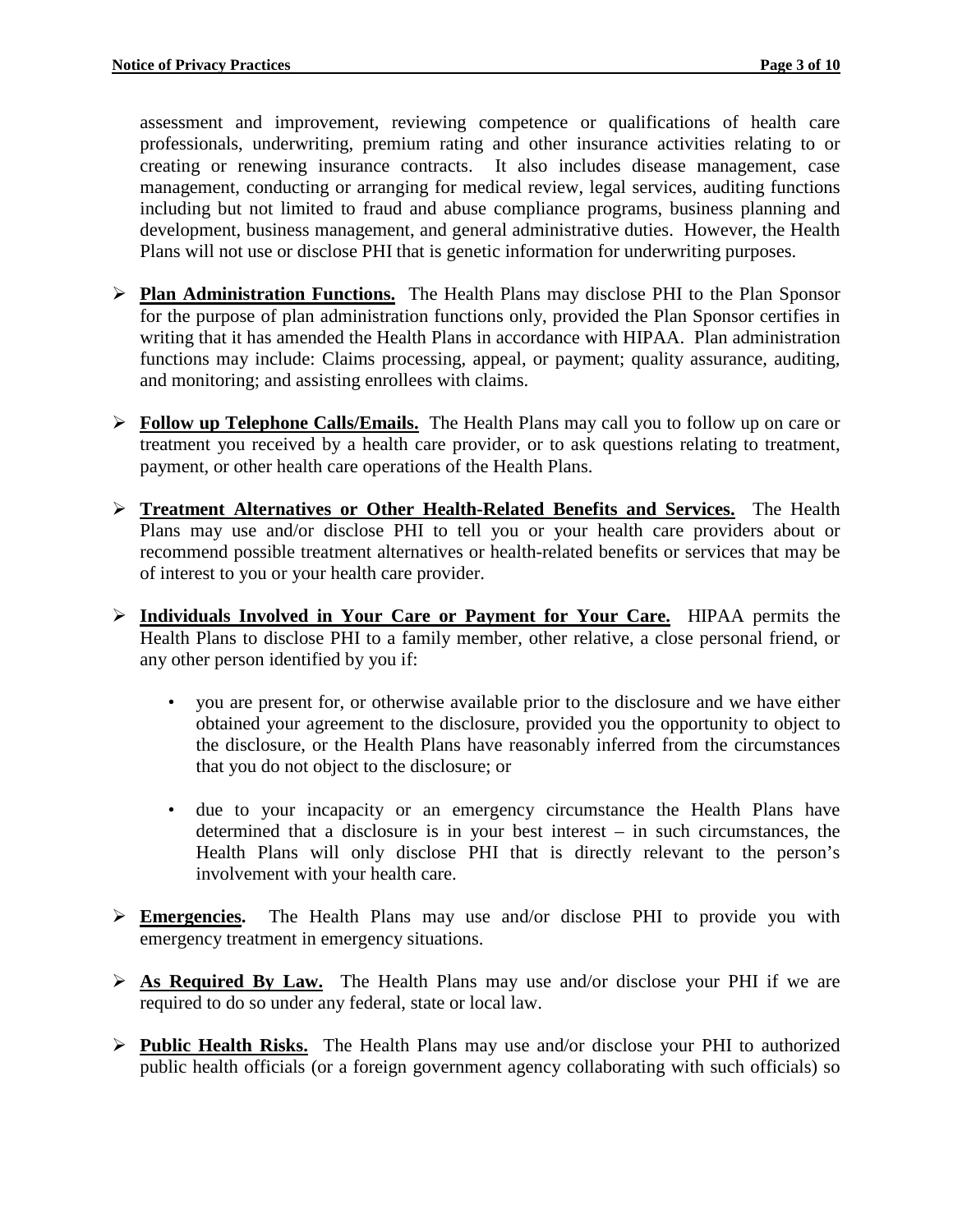such officials may carry out public health activities. For example, The Health Plans may disclose your PHI to public health officials for the following reasons:

- to prevent or control disease, injury or disability;
- to report vital events such as births and deaths;
- to report child abuse or neglect;
- to report quality, safety or effectiveness of FDA-regulated products or activities;
- to notify people of product recalls they may be using;
- to notify a person who may have been exposed to a communicable disease or may be at risk for contracting or spreading a disease or condition; or
- to your employer, in order to comply with employment laws.
- **Victims of Abuse, Neglect, or Domestic Violence.** The Health Plans may disclose your PHI to government authorities, including a social service or protective services agency, authorized by law to receive reports of abuse, neglect or domestic violence. For example, the Health Plans may report your PHI to government officials if it reasonably believes that you have been a victim of abuse, neglect or domestic violence. The Health Plans will make every effort to obtain your permission before releasing this information, however, in some cases the Health Plans may be required or authorized to act without your permission.
- **Health Oversight Activities.** The Health Plans may disclose your PHI to a health oversight agency for activities authorized by law. These agencies typically monitor the operation of the health care system, government benefits programs, and compliance with government regulatory programs. The oversight activities may include audits; civil, criminal, or administrative investigations or actions; inspections; and/or licensure or disciplinary actions.
- **Lawsuits and Similar Proceedings.** The Health Plans may use or disclose your PHI in response to a court or administrative order, if you are involved in a lawsuit or similar proceeding. The Health Plans may also disclose your PHI in response to a discovery request, subpoena, or other lawful process that is not accompanied by an order of a court or administrative tribunal, but only if we have first received satisfactory assurances from the party requesting the information that reasonable efforts have been made to inform you of the request, or if the Health Plans have received satisfactory assurances that efforts have been made by the party seeking the information to obtain a qualified protective order. A qualified protective order is an order of a court or an administrative tribunal or a stipulation by parties to the litigation that prohibits the parties from using or disclosing PHI for any purpose other than the litigation or proceeding. A qualified protective order will require the return of PHI to the Health Plans at the end of the litigation or proceeding.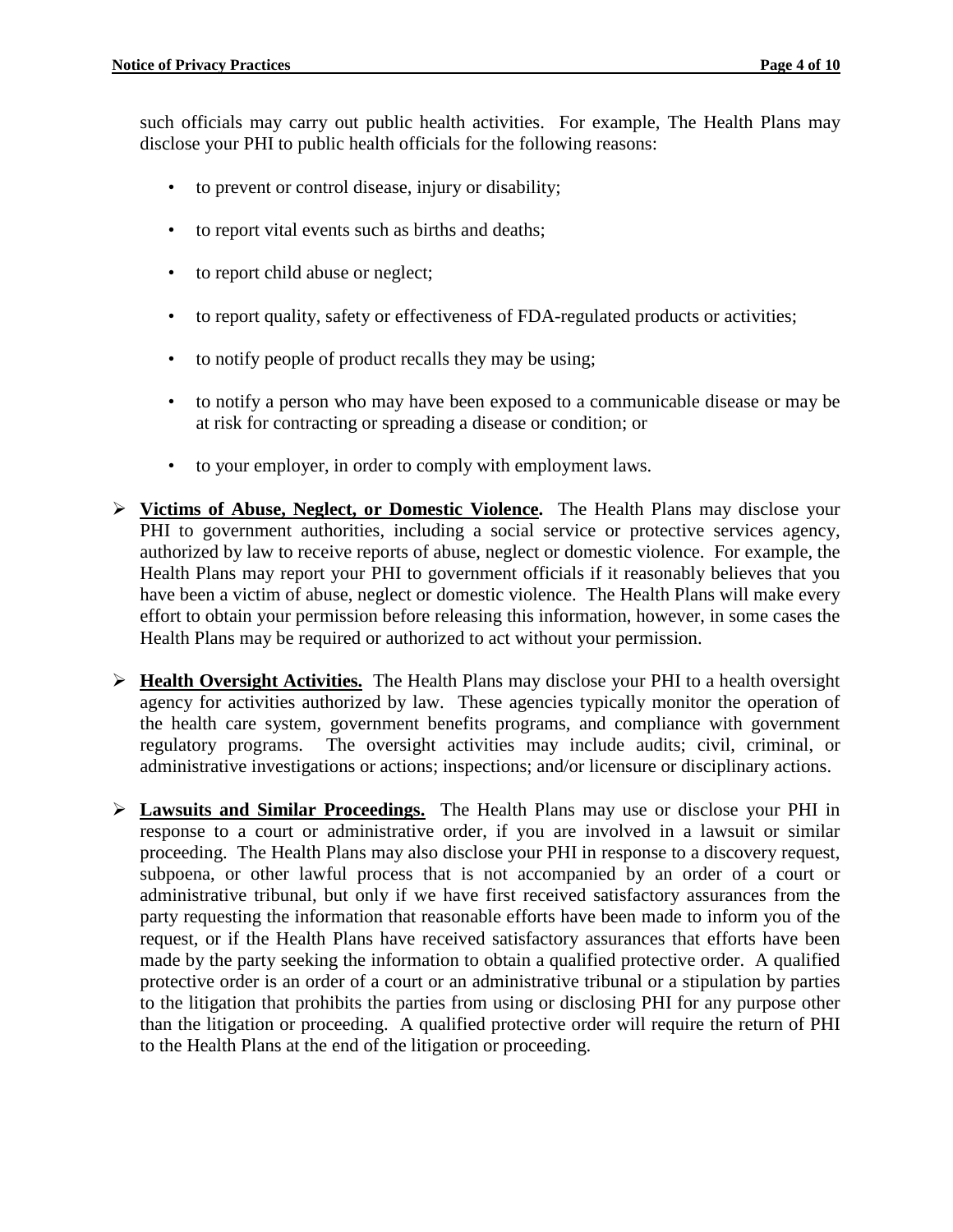- **Law Enforcement Purposes.** The Health Plans may disclose your PHI to law enforcement officials for the following reasons:
	- in response to court orders, warrants, subpoenas, or summons or similar legal process;
	- to assist law enforcement officials with identifying or locating a suspect, fugitive, material witness, or missing person;
	- if you have been or are suspected of being a victim of a crime and you agree to the disclosure, or if we are unable to obtain your agreement because of incapacity or other emergency.
	- if we suspect that a death resulted from criminal conduct;
	- to report evidence of criminal conduct that occurred on our premises;
	- in response to a medical emergency, to report a crime (including the location or victims of the crime; or the identity, description or location of the person who committed the crime).
- **Coroners, Medical Examiners and Funeral Directors.** The Health Plans may disclose your PHI to a coroner or medical examiner for the purpose of identifying a deceased person, determining cause of death, or other duties as authorized by law. The Health Plans may also release PHI to funeral directors as necessary to carry out their duties.
- **Organ, Eye, or Tissue Donation Purposes.** The Health Plans may use or disclose your PHI to organ procurement organizations or other entities engaged in the procurement, banking, or transplantation of organs, eyes, or tissue for the purpose of facilitating donation and transplantation.
- **Research.** In most cases, the Health Plans will ask for your written authorization before using and/or disclosing your PHI to conduct research. However, in limited circumstances we may use and/or disclose PHI without authorization if: (i) the use or disclosure was approved by an Institutional Review Board or a Privacy Board; and (ii) we obtain representations from the researcher that the information is necessary for the research protocol, PHI will not be removed from our location, and the information will be used solely for research purposes; or (iii) the PHI sought by the researcher relates only to decedents and the researcher agrees that the use or disclosure is necessary for the research.
- **To Avert Serious Threat to Health or Safety.** The Health Plans may use or disclose your PHI when necessary to prevent or lessen a serious and imminent threat to your health or safety, or the health or safety of another person or the public. In such cases, the Health Plans will only share your PHI with a person or persons reasonably able to prevent or lessen the threat, including the target of the threat; or if it is necessary for law enforcement authorities to identify or apprehend an individual.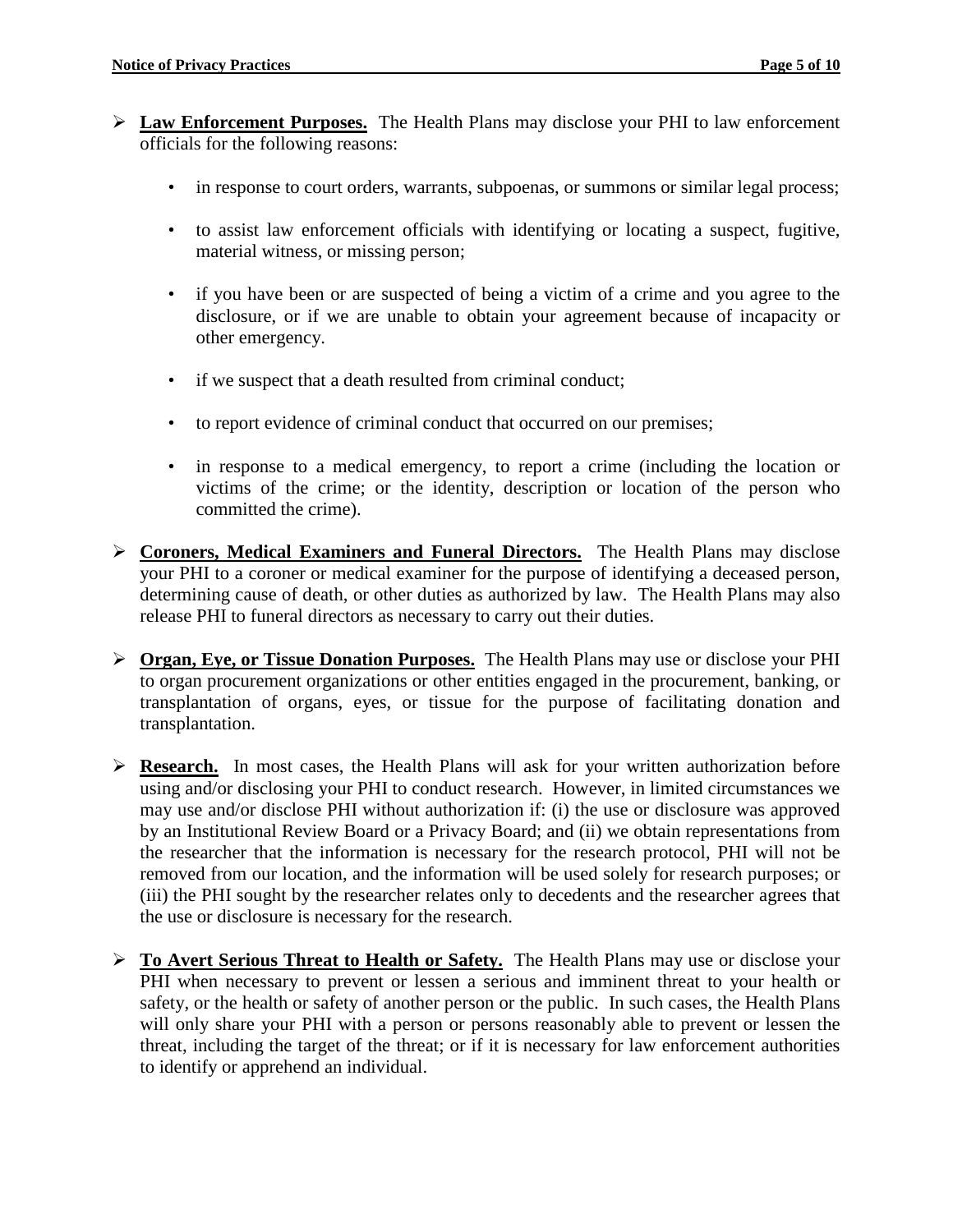- **Specialized Government Functions.** The Health Plans may use and disclose PHI regarding:
	- Military and veteran activities;
	- Intelligence, counter-intelligence, and other national security activities authorized by law;
	- Protective services for the President, to foreign heads of state, or to other persons authorized by law;
	- Inmates to a correctional institution or a law enforcement official having lawful custody of an inmate or other individual.
- **Workers' Compensation.** The Health Plans may disclose your PHI for workers' compensation or other similar programs that provide benefits for work-related injuries or illnesses.

#### **USES AND DISCLOSURES THAT REQUIRE YOUR AUTHORIZATION**

Except as otherwise indicated in this NPP, uses and disclosures of PHI will be made only with your written authorization. You may revoke an authorization at any time, provided that your revocation is done in writing, and except to the extent that the Health Plans have already relied upon your authorization.

#### **YOUR RIGHTS REGARDING YOUR PHI**

HIPAA provides you with the following rights regarding the PHI we maintain about you:

 **Right to Inspect and Copy.** You have the right to inspect and receive a copy of your PHI contained in a "designated record set" for as long as the Health Plan maintains the PHI in the designated record set, except for psychotherapy notes; information compiled in reasonable anticipation of, or for use in, a civil, criminal, or administrative action or proceeding; and PHI maintained by the Health Plans that is subject to the Clinical Laboratory Improvements Amendments of 1988.

A "designated record set" is a group of records maintained by or for a health plan that is the enrollment, payment, claims adjudication, and case or medical management record systems maintained by or for a health plan; or use in whole or in part, by or for the health plan to make decisions about individuals.

To inspect or obtain a copy of your PHI contained in a designated record set, please submit a request in writing to the Director of Labor Relations at Orleans/Niagara BOCES, 4232 Shelby Basin Road, Medina, New York 14103. If you request a copy of your record set, we may charge a fee for the costs of copying, mailing or other supplies we use to fulfill your request. The standard fee is \$0.75 per page and must generally be paid before or at the time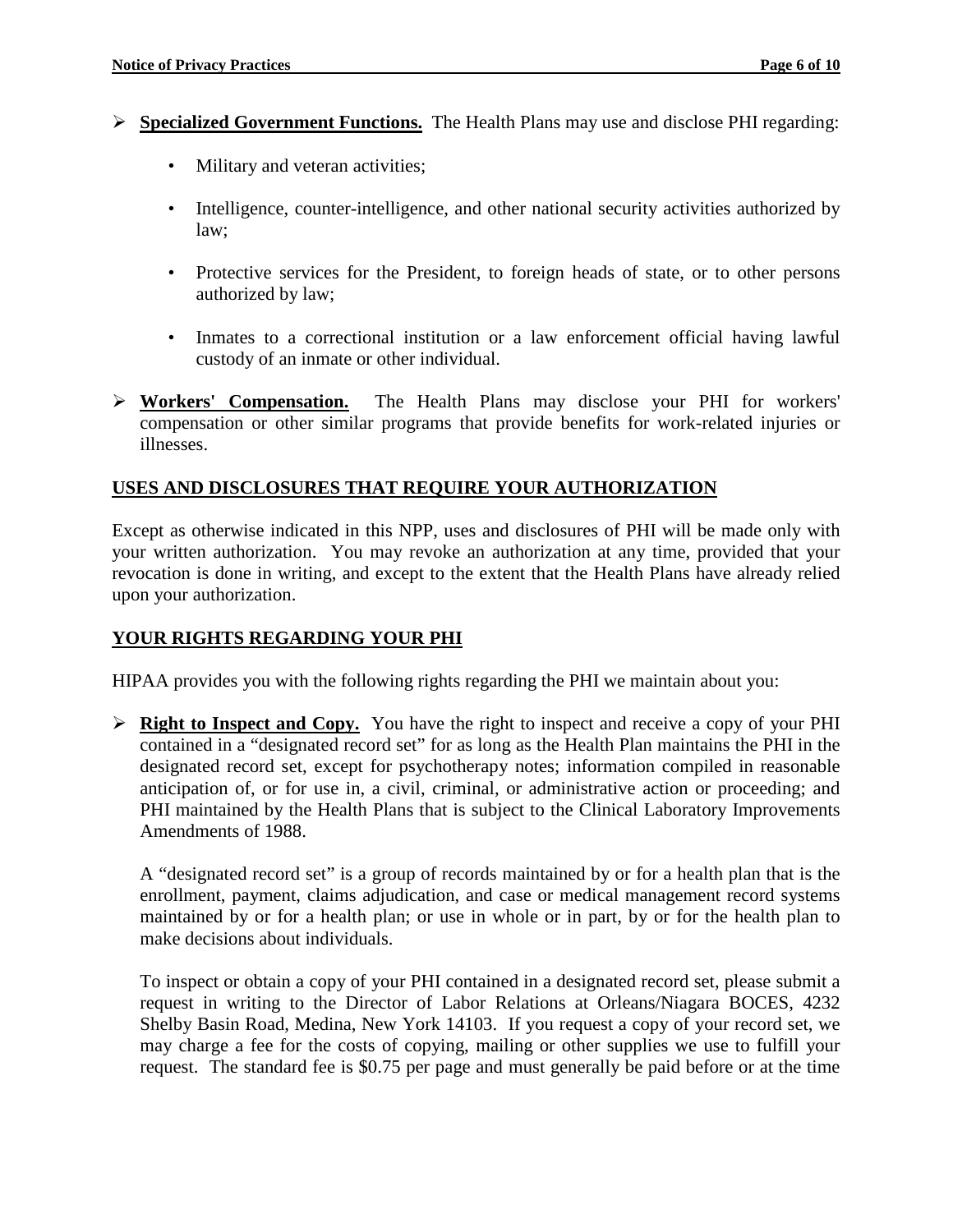we provide you with copies of your PHI.

The Health Plans will respond to your request for inspection of records within 10 days, and will respond to requests for copies within 30 days if the information is located within our facility and within 60 days if the information is located off-site at another facility. If the Health Plans need additional time to respond to your request for copies, we will notify you in writing within the time frame above to explain the reason(s) for such delay and when you can expect to have a final answer to your request.

Under certain circumstances, the Health Plans may deny your request to inspect or obtain a copy of your PHI. If your request for inspection is denied, we will provide you with a written notice explaining our reasons for such denial, and will include a complete description of your rights to have the decision reviewed and how you can exercise those rights.

 **Right to Amend.** You have the right to request that the Health Plans amend your PHI or a record about you in a designated record set for as long as the information is kept by the Health Plans, if you feel that the PHI the Health Plans have about you is incorrect or incomplete.

The Health Plans may deny your request for amendment if it is determined that the PHI or record that is the subject of the request:

- was not created by the Health Plans, unless you provide a reasonable basis to believe that the originator of the PHI is no longer available to act on the requested amendment;
- is not part of the designated record set;
- would not be available for your inspection under the Privacy Standards (as described in the Right to Inspect and Copy Section, above); or
- is accurate and complete.

To request an amendment, your request must be made in writing and submitted to the Director of Labor Relations at Orleans/Niagara BOCES, 4232 Shelby Basin Road, Medina, New York 14103. In addition, your request should include the reasons(s) why you believe the Health Plans should amend your PHI.

The Health Plans will respond to your request for amendment no later than 60 days after the receipt of your request. If the Health Plans need additional time to respond to your request, we will notify you in writing within 60 days to explain the reason(s) for the delay and the date by which it will complete your request.

If the Health Plans deny your request for an amendment we will provide you with a written notice of the denial that explains the reasons for doing so. You will have the right to submit a written statement disagreeing with the denial. You will also be informed of how to file a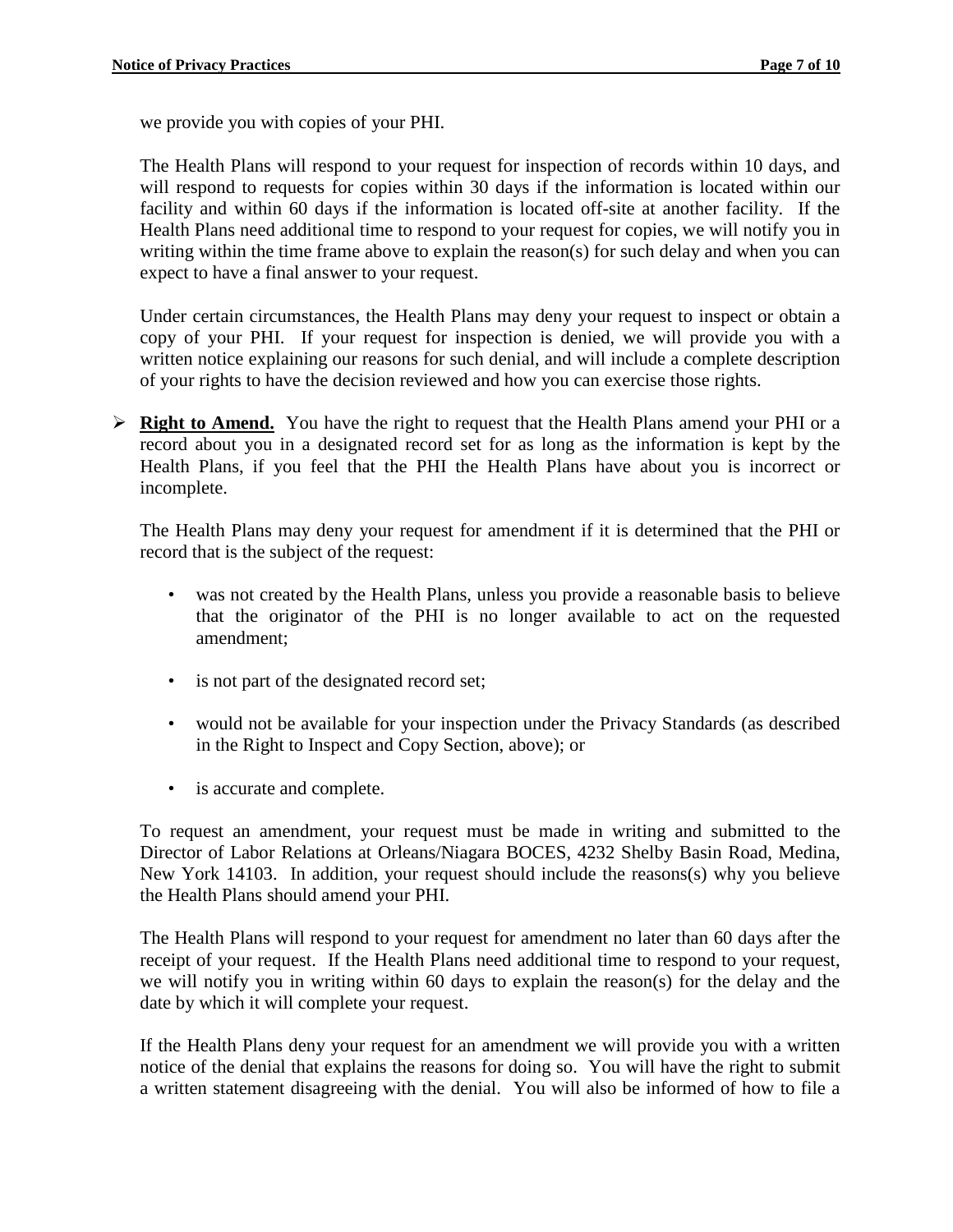complaint with the Health Plans or with the Secretary of the DHHS. These procedures will be explained in greater detail in any written denial notice.

- **Right to an Accounting of Disclosures.** You have the right to request an "accounting of disclosures." An "accounting of disclosures" is a list of disclosures the Health Plans have made regarding your PHI. An accounting of disclosures will include all disclosures except the following:
	- Disclosures to carry out treatment, payment, and health care operations;
	- Disclosures made to you;
	- Disclosures made pursuant to your authorization;
	- Disclosures made in a facility directory or to persons involved in your care;
	- Disclosures for national security or intelligence purposes;
	- Disclosures to correctional institutions or law enforcement officials; or
	- Disclosures made before April 14, 2004.

The accounting of disclosures will be in a format that is consistent with the requirements of the Privacy Standards. To request an accounting of disclosures, you must submit your request in writing to the Director of Labor Relations at Orleans/Niagara BOCES, 4232 Shelby Basin Road, Medina, New York 14103. Your request must include a time period of requested disclosures, which may not be longer than six years and may not include dates before April 14, 2004. The first list you request within a 12-month period will be free. Additional lists within the same 12 month period will be assessed a charge for the costs of providing the list. The Health Plans will notify you of the cost involved, at which time you may choose to withdraw or modify your request before any costs are incurred.

The Health Plans will respond to your request for an accounting of disclosures within 60 days from the receipt of such request. If the Health Plans need additional time to prepare the accounting, they will notify you in writing within 60 days about the reason for the delay and provide you with the date when you can expect to receive the accounting.

 **Right to Request Restrictions.** You have the right to request a restriction or limitation on the PHI the Health Plans use or disclose about you for treatment, payment or health care operations. You also have the right to request a limit on the medical information that the Health Plans disclose about you to someone who is involved in your care, like a family member, relative, friend, or other person(s) identified by you.

The Health Plans are not required to agree to your request for restriction. If the Health Plans do agree to a requested restriction, the Health Plans may not use or disclose PHI in violation of such restriction, unless the information is needed to provide you with emergency care or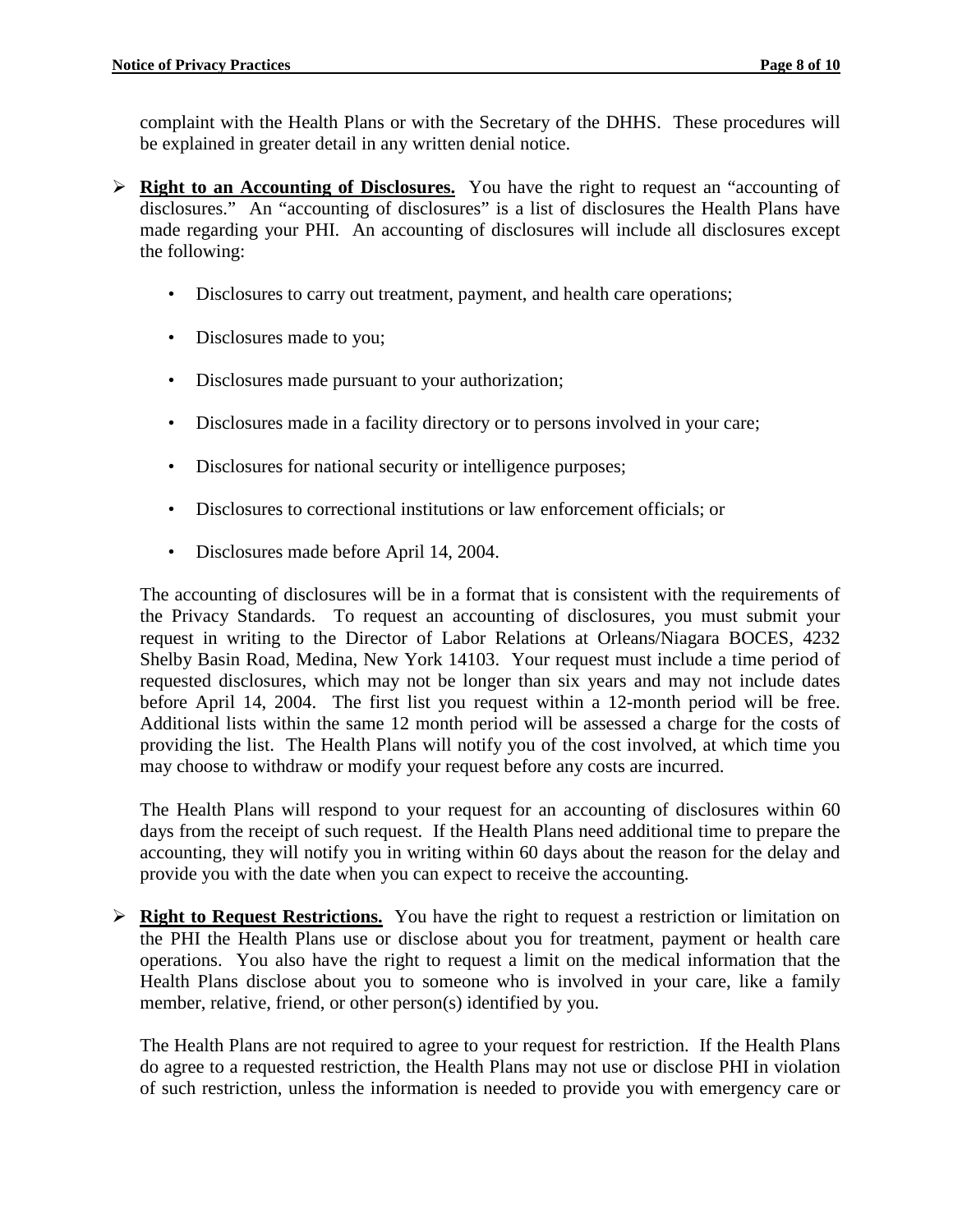treatment, or as otherwise required by law. Under certain circumstances, the Health Plans may terminate its agreement to a restriction.

To request restrictions, you must make your request in writing to the Director of Labor Relations at Orleans/Niagara BOCES, 4232 Shelby Basin Road, Medina, New York 14103. In your request, you must tell us: (1) what information you want to limit; (2) whether you want to limit our use, disclosure or both; and (3) to whom you want the limits to apply, for example, disclosures to your spouse.

 **Right to Request Confidential Communications.** You have the right to request that the Health Plans communicate with you about you and your PHI in a certain way or at a certain location. For example, you can ask that the Health Plans contact you only at work or by mail.

The Health Plans will not ask you the reason for your request, and will accommodate all reasonable requests. Your request must specify how or where you wish to be contacted, and how payment for your health care will be handled if we communicate with you through this alternative method or location. To request confidential communications, you must make your request in writing to the Director of Labor Relations at Orleans/Niagara BOCES, 4232 Shelby Basin Road, Medina, New York 14103.

 **Right to Receive a Paper Copy of This NPP.** You have the right to receive a paper copy of this NPP. You may ask us to give you a copy of this NPP at any time. Even if you have agreed to receive this NPP electronically, you are still entitled to a paper copy of this NPP.

To obtain a paper copy of this please ask any of our staff members in the Labor Relations Department at Orleans/Niagara BOCES.

# **COMPLAINTS**

If you believe your privacy rights have been violated, you may file a complaint with the Privacy Official and/or Complaint Official in the Labor Relations Department at Orleans/Niagara BOCES and/or with the Secretary of the DHHS. To file a complaint with the Privacy Official and/or Complaint Official in the Labor Relations Department at Orleans/Niagara BOCES, please submit a written complaint to the Privacy Official and/or Complaint Official, Orleans/Niagara BOCES, 4232 Shelby Basin Road, Medina, New York 14103. The Health Plans will not retaliate against you for filing a complaint with a Privacy Official and/or Complaint Official of Orleans/Niagara BOCES, or with Secretary of the DHHS.